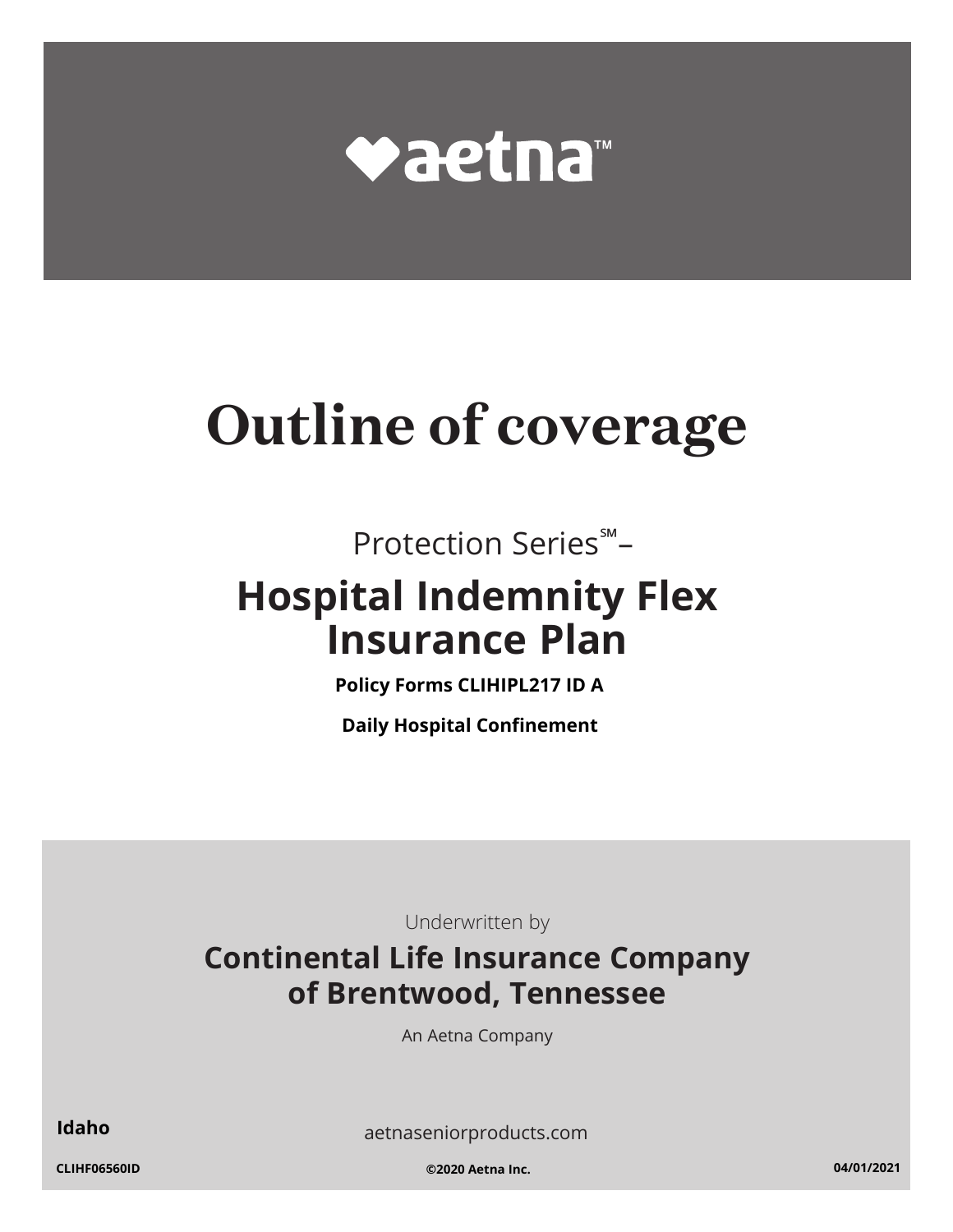#### **CONTINENTAL LIFE INSURANCE COMPANY OF BRENTWOOD, TENNESSEE**

**HOME OFFICE** 1021 Reams Fleming Blvd Franklin, Tennessee 37064 1‐800‐264‐4000

#### **LIMITED BENEFIT FIXED INDEMNITY POLICY**

#### **OUTLINE OF COVERAGE FOR POLICY FORM: CLIHIPL217 ID A**

#### **RETAIN THIS OUTLINE FOR YOUR RECORDS**

**THIS IS A LIMITED BENEFIT FIXED INDEMNITY POLICY. READ YOUR POLICY CAREFULLY.** This outline of coverage provides a very brief description of the important features of your policy. This is not the insurance contract. The policy sets forth in detail, the rights and obligations of both you and the insurance company. It is therefore important that you READ YOUR POLICY CAREFULLY!

This coverage is designed to provide you with coverage paying benefits only when certain losses occur which result in a hospital or skilled nursing facility stay. This policy provides limited coverage issued to supplement coverage you already have in force.

#### **BENEFIT DESCRIPTIONS**

**Daily Hospital Confinement Indemnity Benefit ‐** This Benefit will pay a daily Hospital Confinement Indemnity Benefit Amount when you are Confined in a Hospital. The Daily Hospital Confinement Indemnity Benefit will be paid for each day of such Hospital Confinement. This benefit is \$40 per day for 31 days. An additional benefit of \$10‐\$1,000 can be selected in \$10 units for 3‐10 or 20 days. The benefit is limited to the maximum number of days per Period of care and the lifetime maximum number of days.

**Observation Unit Indemnity Benefit –** This Benefit will pay the Observation Unit Indemnity Benefit Amount only if you receive services in an Observation Unit of a Hospital. This Benefit is limited to 50% of the Daily Hospital Confinement Indemnity Benefit and only one time per Period of Care. This benefit is not payable if the daily hospital confinement indemnity benefit is paid.

**Hospital Confinement Indemnity Benefit Rider ‐** This Benefit will pay a Hospital Confinement Indemnity Benefit Amount only if you are Confined in a Hospital and only one time per Period of Care. Benefits are available in \$250 units up to a maximum benefit amount of \$4,000.

**Optional Daily Skilled Nursing Facility Indemnity Benefit Rider ‐** This Benefit will pay for each day of skilled care received at a Skilled Nursing Facility provided all of the following conditions are met:

- 1. Your Physician has ordered the services you need for skilled care on a daily basis and the services must be ones that, as a practical matter, can only be provided in a Skilled Nursing Facility;
- 2. Admission to the Skilled Nursing Facility immediately follows a Hospital Confinement of at least three (3) consecutive days; and
- 3. The skilled care is received on a Covered Day.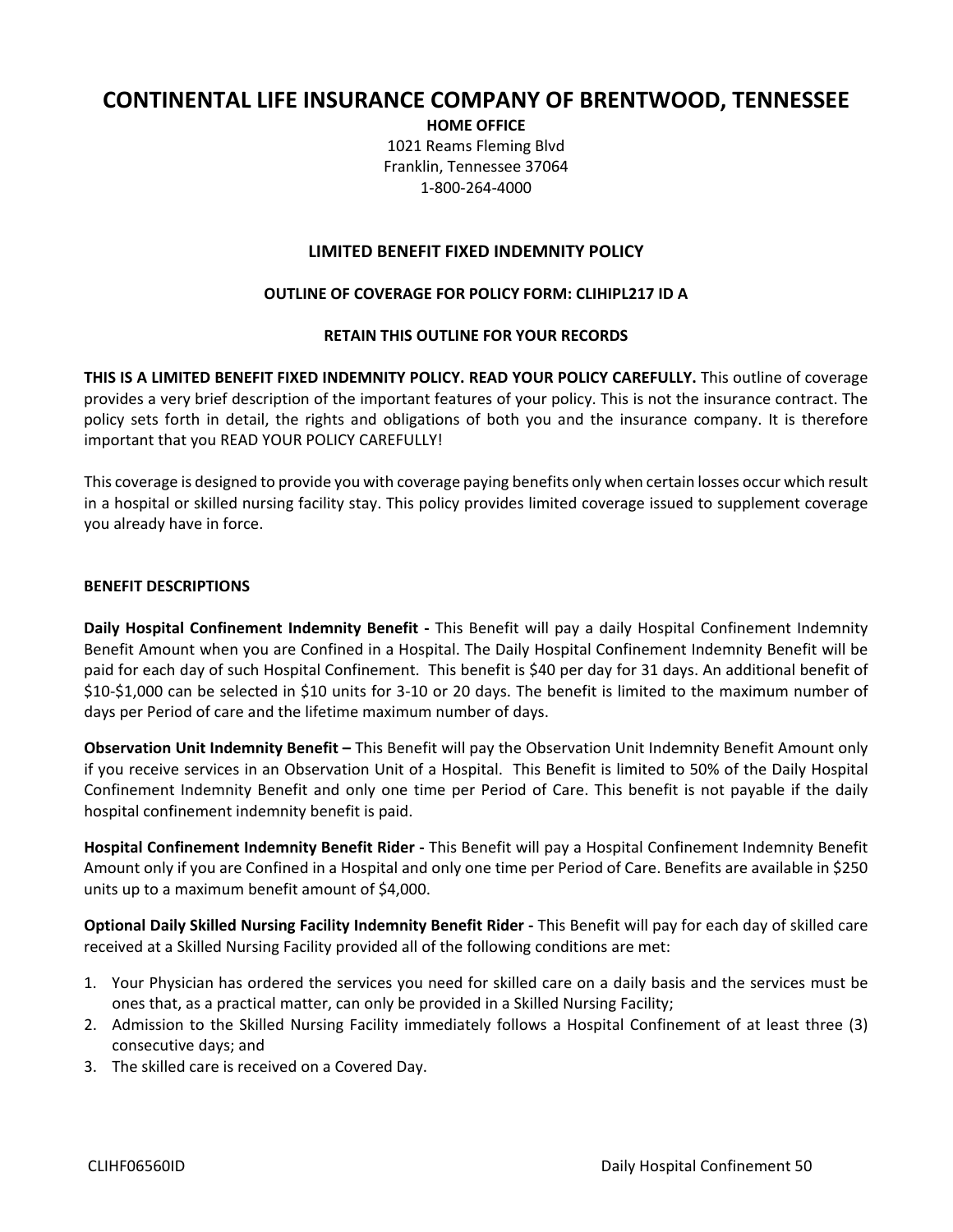This benefit is available in \$10 units up to a maximum daily benefit amount of \$500. There is also a choice of covered days: Days 1‐20, Days 21‐100 or Days 1‐100. This benefit is limited to the daily Benefit Amount and the maximum number of Covered Days per Period of Care you choose. There is no lifetime maximum number of Covered Days for this benefit.

#### **RENEWABILITY**

The policy is guaranteed renewable for life provided premiums are paid when due. Policy is subject to the Policy Termination provisions.

#### **PREMIUM AGREEMENT**

Premiumsfor the policy may be changed. Any change in premium will apply to all covered persons with Yoursame Policy type based on the issue state of Your Policy. Any change in premium may occur on the next premium due date after You are given at least 30 days advance notice in writing of such change.

#### **LIMITATIONS AND EXCLUSIONS**

With respect to all benefits provided by this Policy, no benefits will be payable for:

- (1) Treatment, Services or supplies including:
	- a. Cosmetic surgery, except that cosmetic surgery shall not include reconstructive surgery when the service is incidental to or follows surgery resulting from trauma, infection or other disease of the involved part, and reconstructive surgery because of Congenital Anomaly or disease of a covered dependent child,
	- b. foot care in connection with corns, calluses, flat feet, fallen arches, weak feet, chronic foot strain or symptomatic complaints of the feet
	- c. Pre‐employment or pre‐marital examination or routine physical examinations,
	- d. Mental or emotional disorders, alcoholism and drug addiction,
- (2) Eye examinations, eyeglasses, or contact lenses to correct refractive errors and related services including surgery performed to eliminate the need for eyeglasses, for refractive errors such as radial keratotomy or keratoplasty, treatment for cataracts, orthoptics and visual eye training.
- (3) Rest cures, custodial care, transportation;
- (4) Pregnancy, except for Complications of Pregnancy;
- (5) Routine newborn care, including routine nursery charges;
- (6) War or an act of war (whether declared or undeclared), riot or insurrections, service in the armed forces or units auxillary to it,
- (7) Participation in a felony.
- (8) Suicide or attempted suicide or intentionally self‐inflicted injury, whether while sane or insane.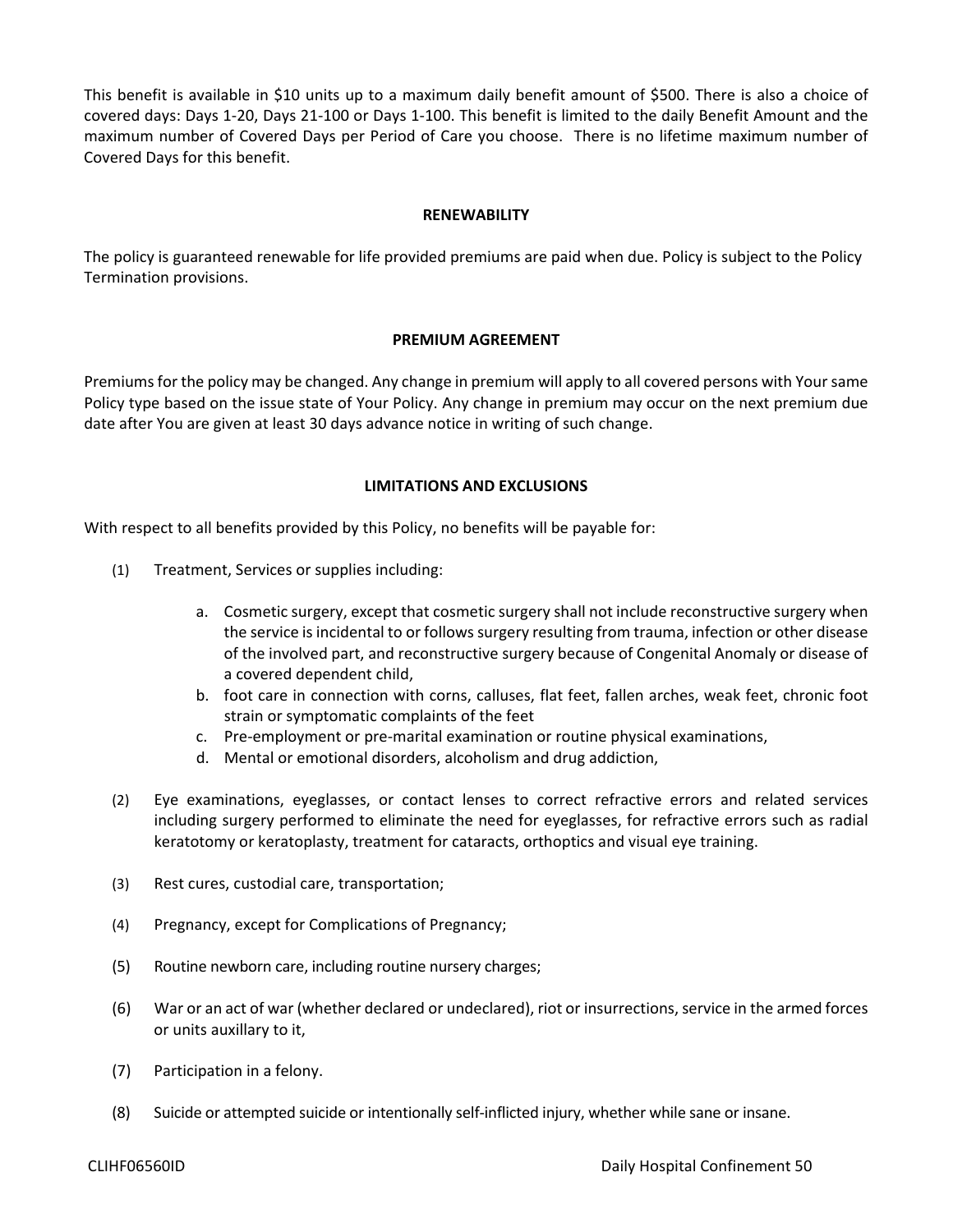- (9) Treatment, services and supplies resulting from participation in professional skydiving, scuba diving, hang or ultra light gliding, ballooning, bungee jumping, parakiting, riding an all‐terrain vehicle such as a dirt bike, snowmobile or go-cart, racing with a motorcycle, motor vehicle, boat or any form of aircraft, any participation in sports for pay or profit, or professional participation in rodeo contests.
- (10) Injury sustained while operating a motor vehicle where the Insured's blood alcohol level, as defined by law, exceeds that level permitted by law or otherwise violates legal standards for a person operating a motor vehicle in the state where the injury occurred.
- (11) Medical treatment, services and supplies received outside of the United States.
- (12) Expenses for elective abortion for any reason other than to preserve the life of the female covered person upon whom the abortion is performed.
- (13) Pre‐existing conditions or diseases, except for Congenital Anomalies of a covered Dependent Child.
- (14) Care in connection with the detection and correction by manual or mechanical means of structural imbalance, distortion, or subluxation in the human body for purposes of removing nerve interference and the effects of it, where the interference is the result of or related to distortion, misalignment or subluxation of, or in the vertebral column.
- (15) Benefits provided under Medicare or other governmental program (except Medicaid), a state or federal workers' compensation law, employers liability or occupational disease law, or motor vehicle no-fault law; services performed by a member of the covered person's immediate family; and services for which no charge is normally made in the absence of insurance.
- (16) Dental care or treatment.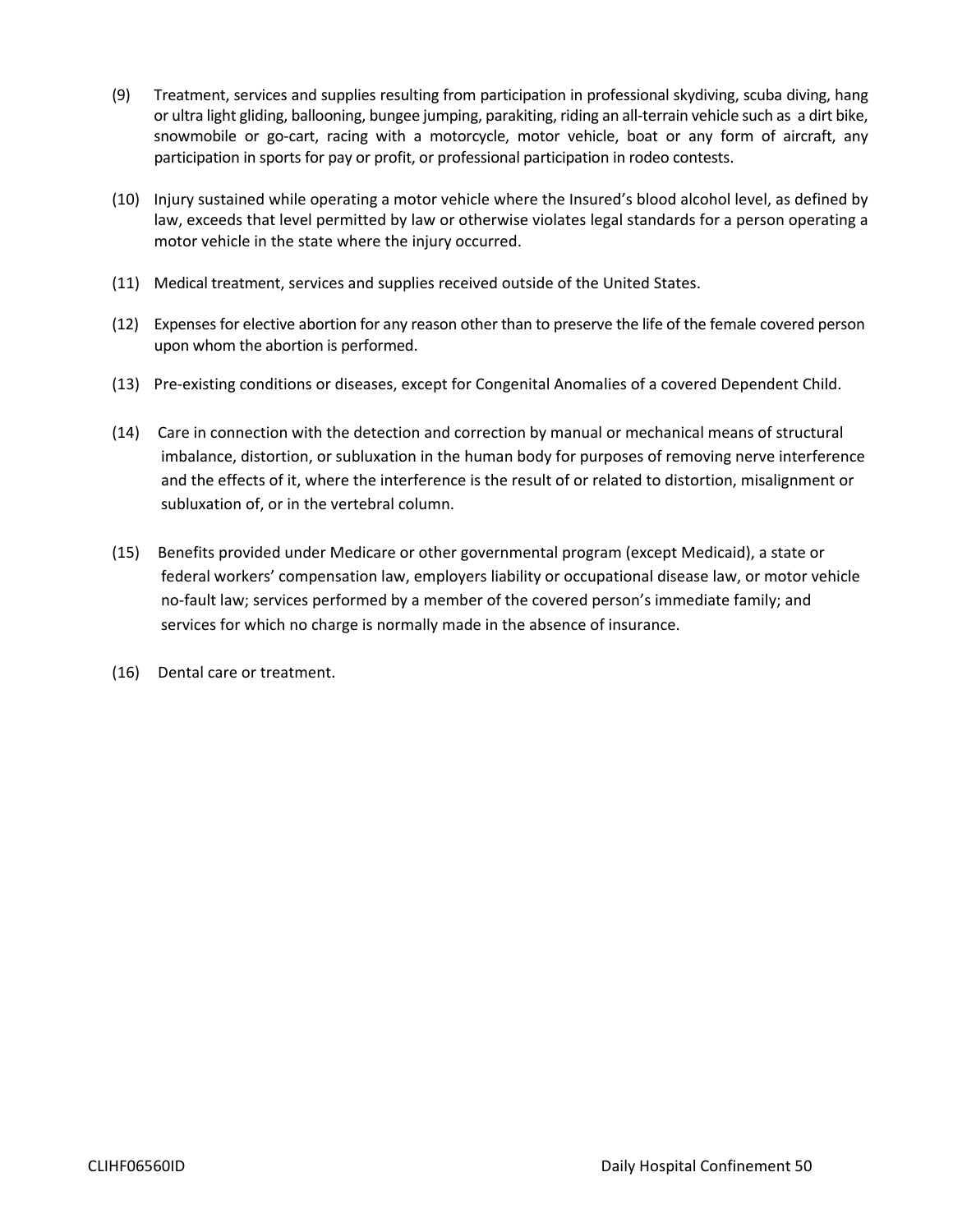#### **COVERAGE TERMINATION**

An Insured Person's Coverage under this Policy will terminate:

- 1. The date We receive Your written request to cancel Your Policy or on a later date that is requested by You.
- 2. The Premium Due Date, if sufficient premium has not been paid before the end of the Grace Period; and
- 3. The date of death of the Policy Owner

| Age<br>Group | Per \$250<br>Hospital<br><b>Admissi</b><br>on | Per \$10<br>Daily<br>Hospital<br><b>Benefit</b><br>20 days | <b>SNF</b><br><b>Benefit-</b><br>Days 1-<br>20 | <b>SNF</b><br>Benefit-<br>Days 21-<br>100 | <b>SNF</b><br><b>Benefit-</b><br>Days 1-<br>100 |
|--------------|-----------------------------------------------|------------------------------------------------------------|------------------------------------------------|-------------------------------------------|-------------------------------------------------|
| 18-24        | \$41.10                                       | \$7.50                                                     | \$1.40                                         | \$1.60                                    | \$3.00                                          |
| 25-29        | \$41.10                                       | \$7.50                                                     | \$1.40                                         | \$1.60                                    | \$3.00                                          |
| 30-34        | \$41.10                                       | \$7.50                                                     | \$1.40                                         | \$1.60                                    | \$3.00                                          |
| 35-39        | \$41.10                                       | \$7.50                                                     | \$1.40                                         | \$1.60                                    | \$3.00                                          |
| 40-44        | \$46.90                                       | \$9.00                                                     | \$1.40                                         | \$1.60                                    | \$3.00                                          |
| 45-49        | \$54.70                                       | \$10.90                                                    | \$1.40                                         | \$1.60                                    | \$3.00                                          |
| 50-54        | \$65.20                                       | \$13.20                                                    | \$2.70                                         | \$2.60                                    | \$5.30                                          |
| 55-59        | \$78.20                                       | \$15.90                                                    | \$3.80                                         | \$4.40                                    | \$8.20                                          |
| 60-64        | \$93.80                                       | \$19.00                                                    | \$5.50                                         | \$7.30                                    | \$12.80                                         |
| 65-69        | \$119.90                                      | \$23.80                                                    | \$6.10                                         | \$12.30                                   | \$18.40                                         |
| 70-74        | \$146.00                                      | \$30.60                                                    | \$10.00                                        | \$20.30                                   | \$30.30                                         |
| 75-79        | \$174.70                                      | \$38.40                                                    | \$16.00                                        | \$33.00                                   | \$49.00                                         |
| 80-84        | \$198.10                                      | \$45.30                                                    | \$24.00                                        | \$52.00                                   | \$76.00                                         |
| 85-89        | \$216.40                                      | \$49.50                                                    | \$32.50                                        | \$72.00                                   | \$104.50                                        |

#### **PREMIUM INFORMATION**

#### **How to calculate premium: Example ‐ Age 55**

|                                                    | <b>No. of Units</b> | <b>Benefit Amt.</b> | <b>Premium Amt.</b>          |  |
|----------------------------------------------------|---------------------|---------------------|------------------------------|--|
| <b>Hospital Admission benefit:</b>                 | 3                   | 750                 | 234.60                       |  |
| Daily hospital benefit:<br>Skilled nursing benefit | 10                  | 100                 | 159.00                       |  |
| Covered Days: 21-100                               | 10                  | 100                 | 44.00                        |  |
|                                                    |                     |                     | <b>Total Annual Premium:</b> |  |

<sup>\$437.60</sup>